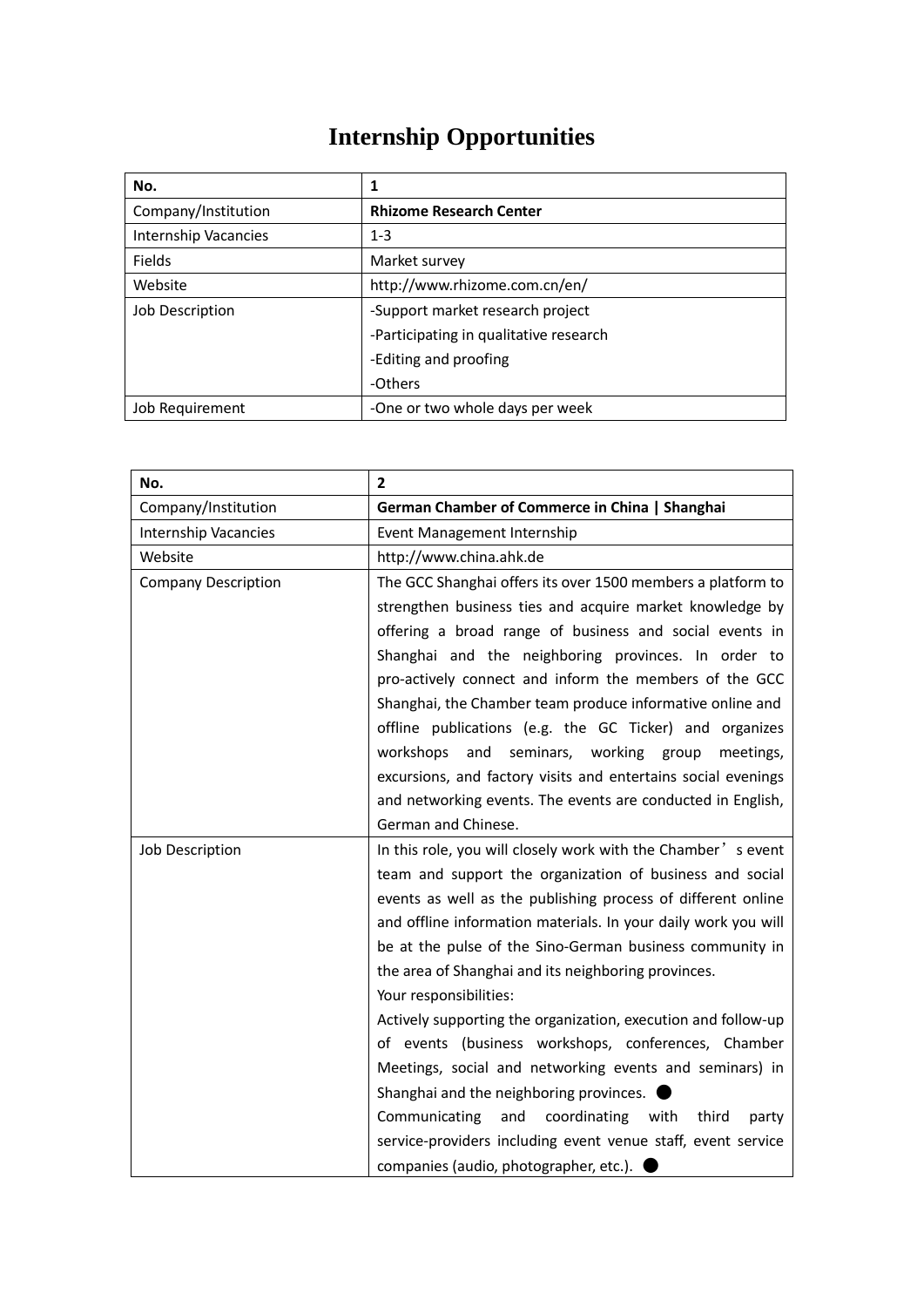|                 | Active collaboration in member service (member information    |
|-----------------|---------------------------------------------------------------|
|                 | and engagement).                                              |
|                 | Editing the weekly Events Newsletter, Chamber Newsletter      |
|                 | (WIRE) and regular updates of the website. (                  |
|                 | Other duties will include taking minutes, general research,   |
|                 | statistical and analytical work.                              |
|                 | We offer you the challenge of a diverse range of duties and   |
|                 | the opportunity to work alongside a dynamic team in an        |
|                 | international environment. The position represents an         |
|                 | excellent<br>opportunity for you<br>to<br>enhance<br>your     |
|                 | communication and organization skills and connect to the      |
|                 | business community of the German Chamber of Commerce          |
|                 | in China.                                                     |
| Job Requirement | Requirements/Qualifications:                                  |
|                 | • Student at a Chinese University with the permission of the  |
|                 | university to carry out                                       |
|                 | an internship (if foreign national, should be holder of the X |
|                 | Visa)                                                         |
|                 | • Excellent command of English and Chinese. German            |
|                 | and/or Chinese (native or                                     |
|                 | near-native level) is a plus                                  |
|                 | Proficiency in Microsoft Office applications including        |
|                 | Power Point and Excel is a                                    |
|                 | Event Management Internship                                   |
|                 | German Chamber of Commerce in China   Shanghai                |
|                 | must                                                          |
|                 | • Full time / Minimum duration of four months (longer         |
|                 | durations preferable)                                         |
|                 | What we expect from you:                                      |
|                 | • High motivation and exceptional interpersonal skills        |
|                 | • Diligent and positive attitude towards demanding work       |
|                 | • Excellent communication skills and ability to work in a     |
|                 | high-stress environment                                       |
|                 | . High sense of responsibility and ability to work            |
|                 | independently                                                 |
|                 | • Willingness to work during evening hours                    |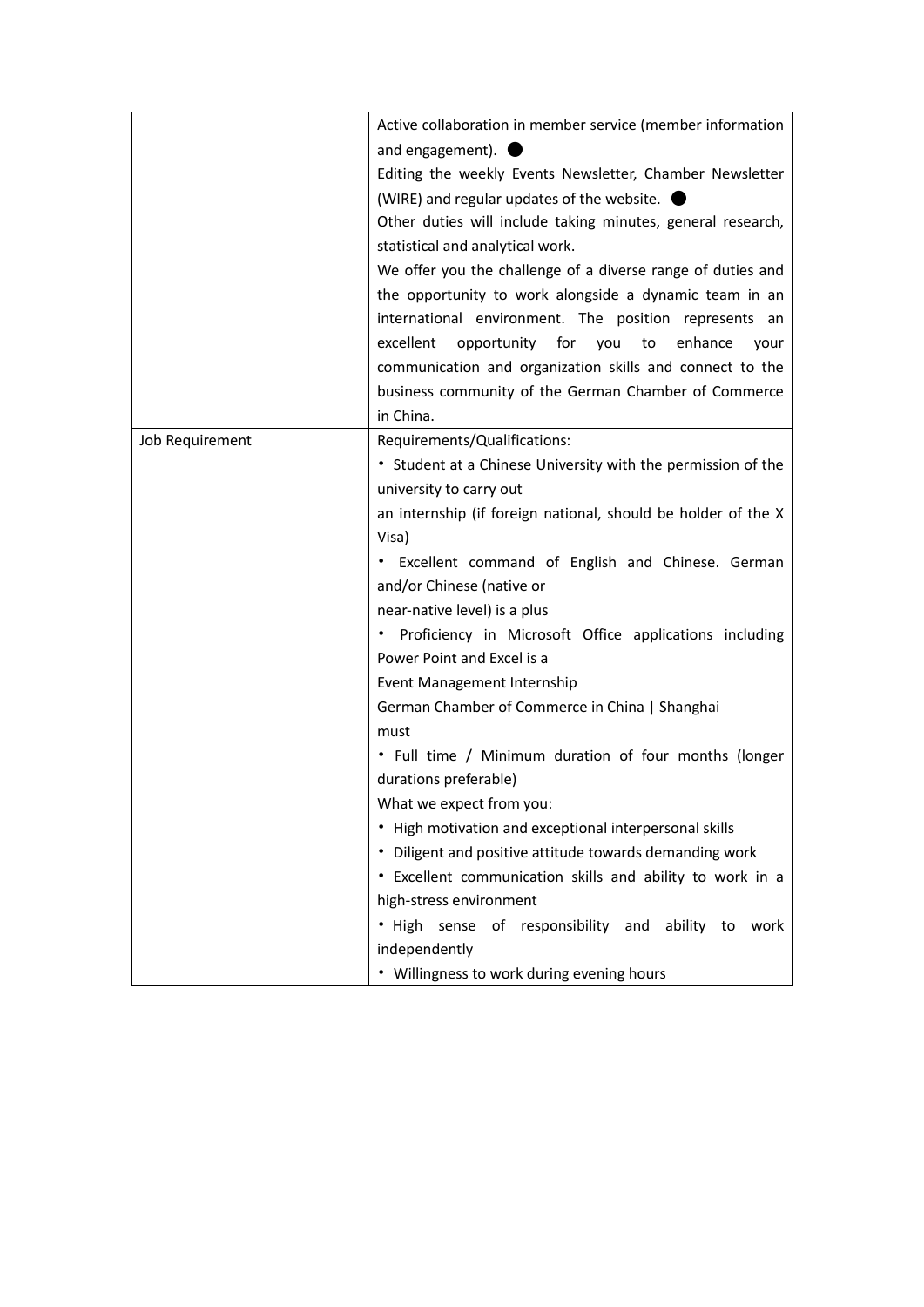| No.                  | 3                                                              |
|----------------------|----------------------------------------------------------------|
| Company/Institution  | VDMA China - Shanghai Representative Office                    |
| Internship Vacancies | $1^{\sim}2$                                                    |
| Website              | china.vdma.org                                                 |
| Introduction         | The VDMA is German Engineering Association. The VDMA           |
|                      | China is the bridgehead of the German industry in China        |
|                      | functioning as a contact point and service center for the      |
|                      | VDMA member companies in China.                                |
| Job Description      | Responsible for specific tasks in project; accomplishing job   |
|                      | objectives under the guidance of project manager and senior.   |
| Job Requirement      | -Outstanding interpersonal and communication skills            |
|                      | -Clear minded; good logic and learning ability and work habit, |
|                      | Strong Eager to learn                                          |
|                      | -Enjoying professional and team working environment,           |

| No.                           | 4                                                              |
|-------------------------------|----------------------------------------------------------------|
| Company/Institution           | <b>Capvision group</b>                                         |
| <b>Internship Vacancies</b>   | $1 - 2$                                                        |
| Fields                        | Research & Consulting                                          |
| Website                       | http://www.capvision.com/                                      |
| <b>Placement Introduction</b> | Capvision Group is a world-leading primary research and        |
|                               | business services platform that facilitates knowledge transfer |
|                               | and business opportunities between investors, business         |
|                               | leaders, and professionals around the globe. Founded in        |
|                               | 2006, Capvision is headquartered in China and conducts         |
|                               | global operations to assist leading financial institutions,    |
|                               | consulting firms and corporations in developing better         |
|                               | insights and opportunities into their choice markets.          |
| Job Description               | 1. Developing a deep understanding of the client's             |
|                               | underlying research interests and assure client satisfaction   |
|                               | 2. Support research team in primary and secondary research     |
|                               | to build a knowledge base along multiple industries            |
|                               | 3. Interacting with industry experts to understand their       |
|                               | background and area or expertise                               |
|                               | 4. Work towards strong grasp of 1-2 industry vertical's        |
|                               | dynamics and trends                                            |
|                               | 5、Market Capvision Partners' unique business model             |
| Job Requirement               | -Mature, professional, self-assured, presentable, confident    |
|                               | -Willing to learn and good execution                           |
|                               | -Strong interests in consulting industry                       |